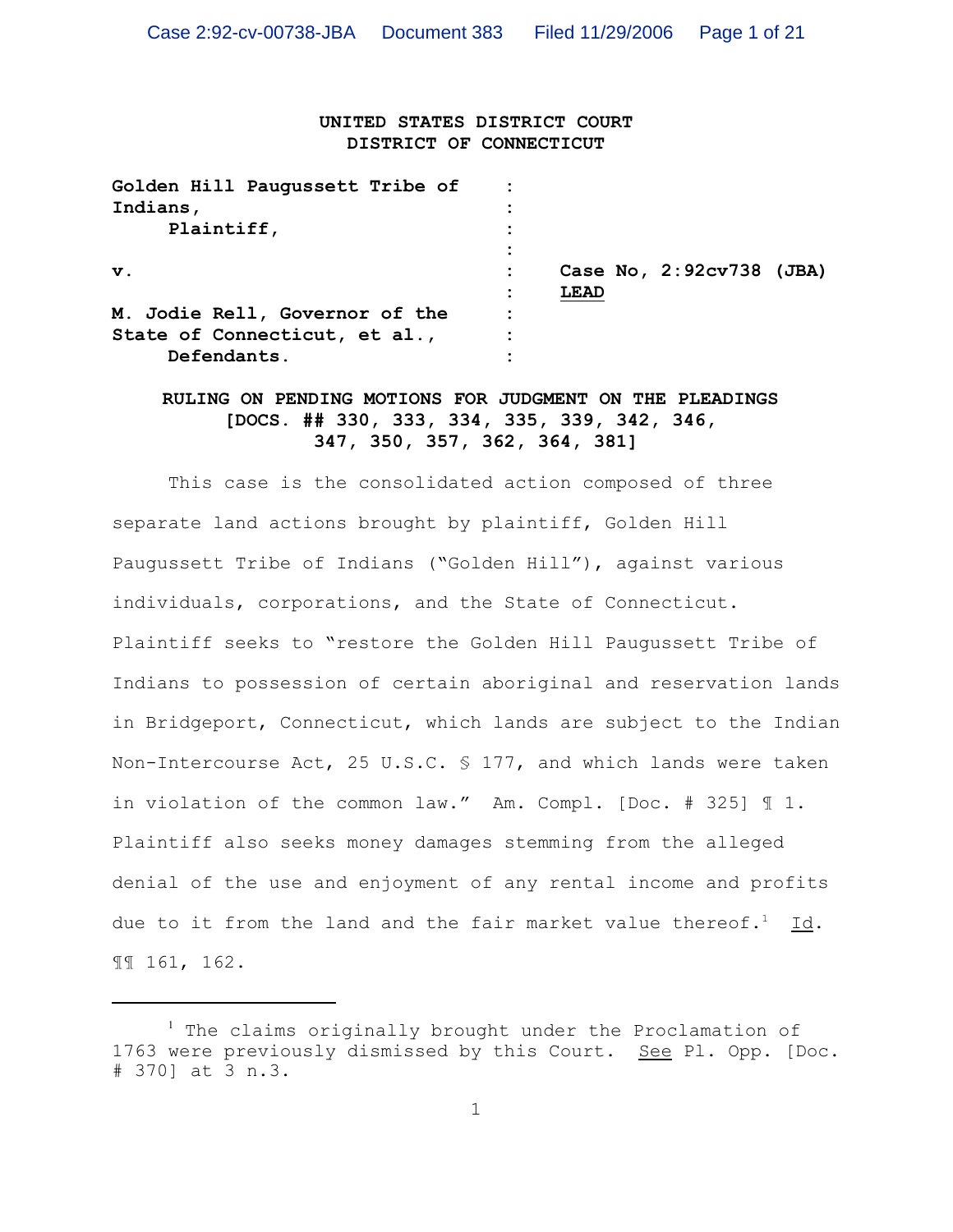Pursuant to order of the Second Circuit, Golden Hill Paugussett Tribe of Indians v. Weicker, 39 F.3d 51 (2d Cir. 1994), this case was stayed pursuant to the doctrine of primary jurisdiction pending resolution by the Bureau of Indian Affairs (the "BIA") of Golden Hill's petition for federal tribal acknowledgment. The BIA's proceedings concluded with the rejection of Golden Hill's petition and defendants now move pursuant to Fed. R. Civ. P. 12(c) for judgment on the pleadings, contending that the Court should defer and/or give preclusive effect to various factual determinations made by the BIA, which would preclude Golden Hill from satisfying the elements of its Nonintercourse Act claim, or, alternatively, for dismissal pursuant to Fed. R. Civ. P. 12(b)(6) based on the equitable doctrines of laches, long acquiescence, and impossibility. See [Docs. ## 330, 333, 334, 335, 339, 342, 346, 347, 350, 357, 362, 364, 381].<sup>2</sup>

For the reasons that follow, defendants' Rule 12(c) motions will be granted.

#### **I. Factual and Procedural Background**

Golden Hill alleges that it "is an Indian Tribe which has

 $2$  While the majority of defendants have filed motions joining the State's briefing of the issues, defendants United Illuminating Company and Southern Connecticut Gas Company, defendants Joseph E. Shapiro and Marjorie Shapiro, and defendant Hoffman Fuel Company have filed their own briefing. See [Docs. ## 363, 365, 376].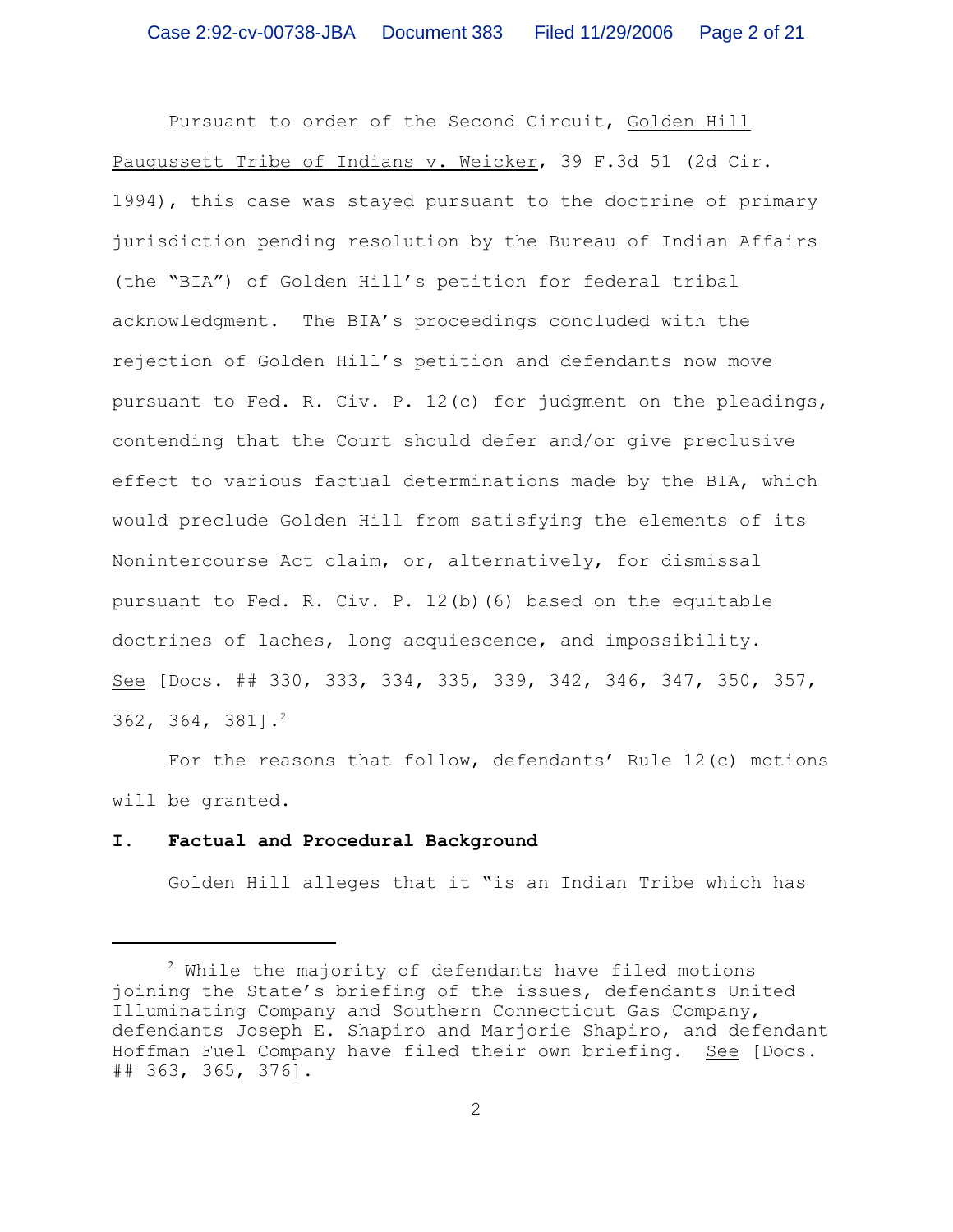resided in the State of Connecticut since time immemorial. The Tribe is recognized by the State of Connecticut and has two reservations in the State of Connecticut located in Trumbull and Colchester." Am. Compl. ¶ 4. Plaintiff claims that "[s]ince time immemorial, and until the acts complained of [in this action], the Tribe exclusively owned, used, and occupied lands in what is now known as the City of Bridgeport, Connecticut, including the lands which are the subject of this litigation." Id. ¶ 12.

Plaintiff alleges a series of illegal encroachments by which the Tribe was divested of portions of its property. Id. ¶¶ 15- 25. As articulated by plaintiff, "[t]he Non-Intercourse Act confirmed the rights of Indian Tribes to the possession of all lands then owned or occupied by them, until alienated with the consent of the Congress, and nullified any purported conveyance of tribal lands made without such federal consent." Id. ¶ 22. Plaintiff alleges that "[t]he government of the United States has never consented to or approved of the said enactment of the General Assembly of the State of Connecticut or the Assembly of the Colony of Connecticut [purporting to alienate certain alleged tribal property], or the acts of any other persons, or any conveyance or alienation pursuant thereto, and the said acts, enactments, and conveyances are void; nor has the title and right of possession of the Tribe to the said land been transferred to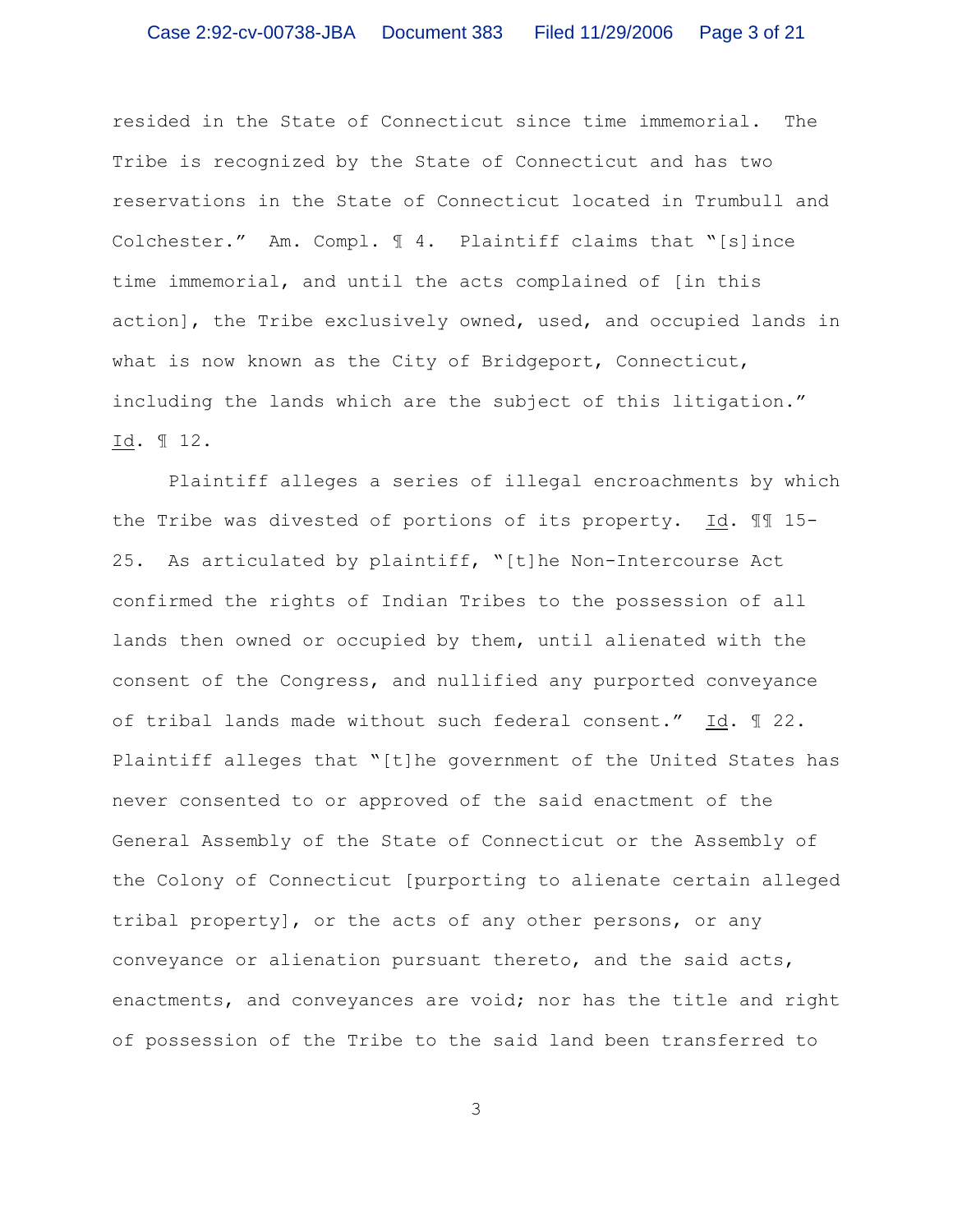any defendant or to any other party with the consent of  $\ldots$  or approval of the Government of the United States. The Tribe therefore retains the title and right of possession to the said land and the said land is not and never has been the property of any other person, party or entity." Id. ¶ 26. Plaintiff accordingly seeks a declaration that it is "the owner of and [has] the legal and equitable title and right of possession to such land, and restor[ation] to immediate possession," as well as, inter alia, money damages representing the fair market value of the land and the fair rental value and profits of the land for the period of dispossession. Id. at 45 (prayer for relief).

In order "[t]o establish a prima facie case based on a violation of the [Nonintercourse] Act, a plaintiff must show that (1) it is an Indian tribe, (2) the land is tribal land, (3) the United States has never consented to or approved the alienation of this tribal land, and (4) the trust relationship between the United States and the tribe has not been terminated or abandoned." Golden Hill, 39 F.3d at 56. "Federal courts have held that to prove tribal status under the Nonintercourse Act, an Indian group must show that it is 'a body of Indians of the same or a similar race, united in a community under one leadership or government, and inhabiting a particular though sometimes illdefined territory." Id. at 59 (citing United States v. Candelaria, 271 U.S. 432, 442 (1926); Montoya v. United States,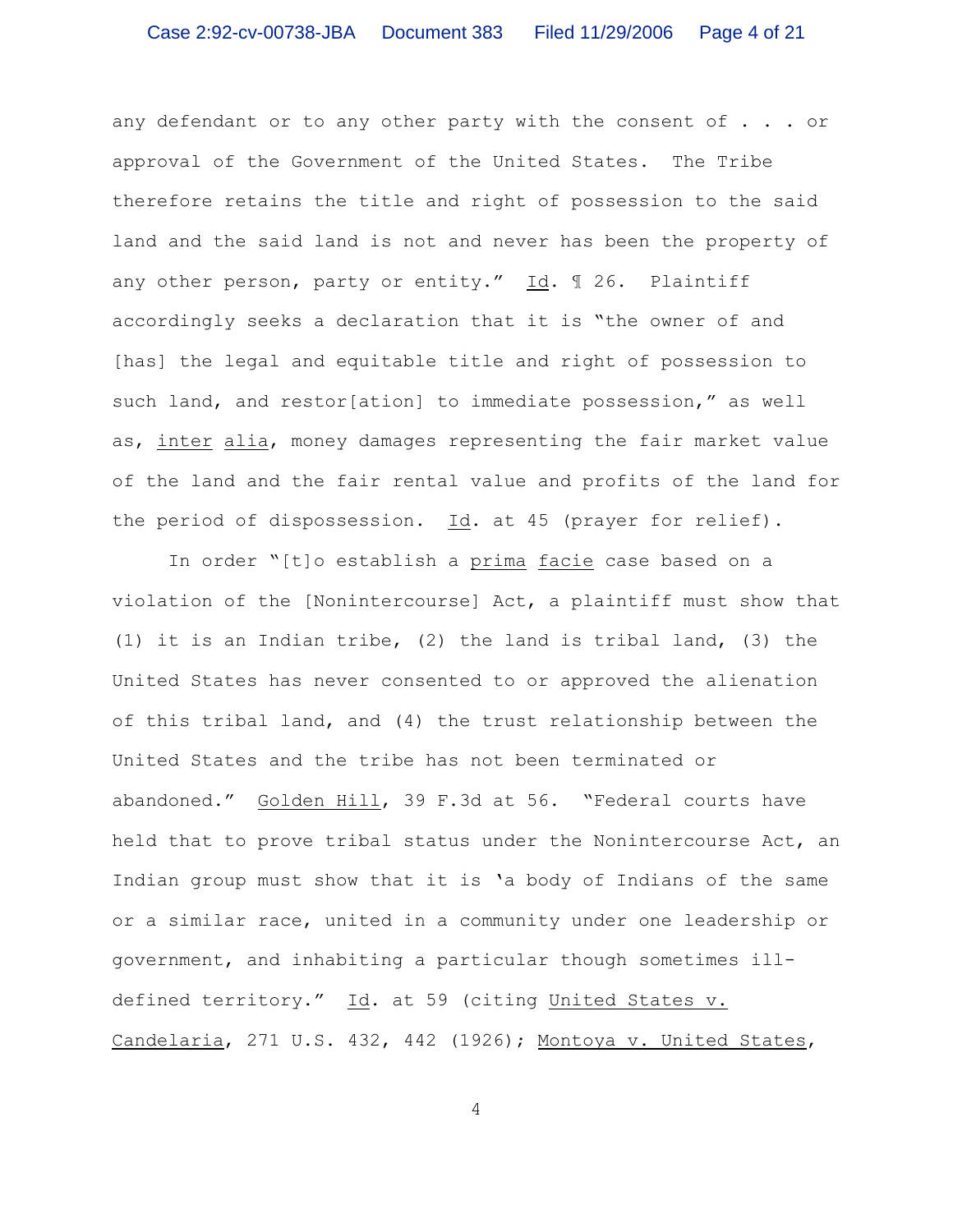180 U.S. 261, 266 (1901)).

In 1992 to 1993, after plaintiff filed an amended complaint and the parties briefed motions to dismiss, this Court (by opinion of Hon. Peter C. Dorsey) dismissed plaintiff's Nonintercourse Act claim, finding that Golden Hill had failed to exhaust administrative procedures for tribal recognition prior to seeking a judicial determination of tribal status, and exercised its discretion to defer in the first instance to federal acknowledgment proceedings before the BIA. See Golden Hill Paugussett Tribe of Indians v. Weicker, 839 F. Supp. 130 (D. Conn. 1993).

On appeal, the Second Circuit found that "[n]either lack of standing [n]or failure to exhaust administrative remedies provides good grounds for the district court's dismissal of plaintiff's suit," noting that "tribal status for purposes of obtaining federal benefits is not necessarily the same as tribal status under the Nonintercourse Act [and] that tribal status for purposes of the Act relates both to standing to sue under the Act and to the merits of a claim under the Act. The two issues are distinct, though they overlap to a considerable extent." See Golden Hill, 39 F.3d at 59-61. The Second Circuit observed that "Golden Hill alleged that it is an Indian tribe" and thus "the plaintiff tribe ha[d] pled in each of its three complaints all of the elements of a Nonintercourse Act claim," but found that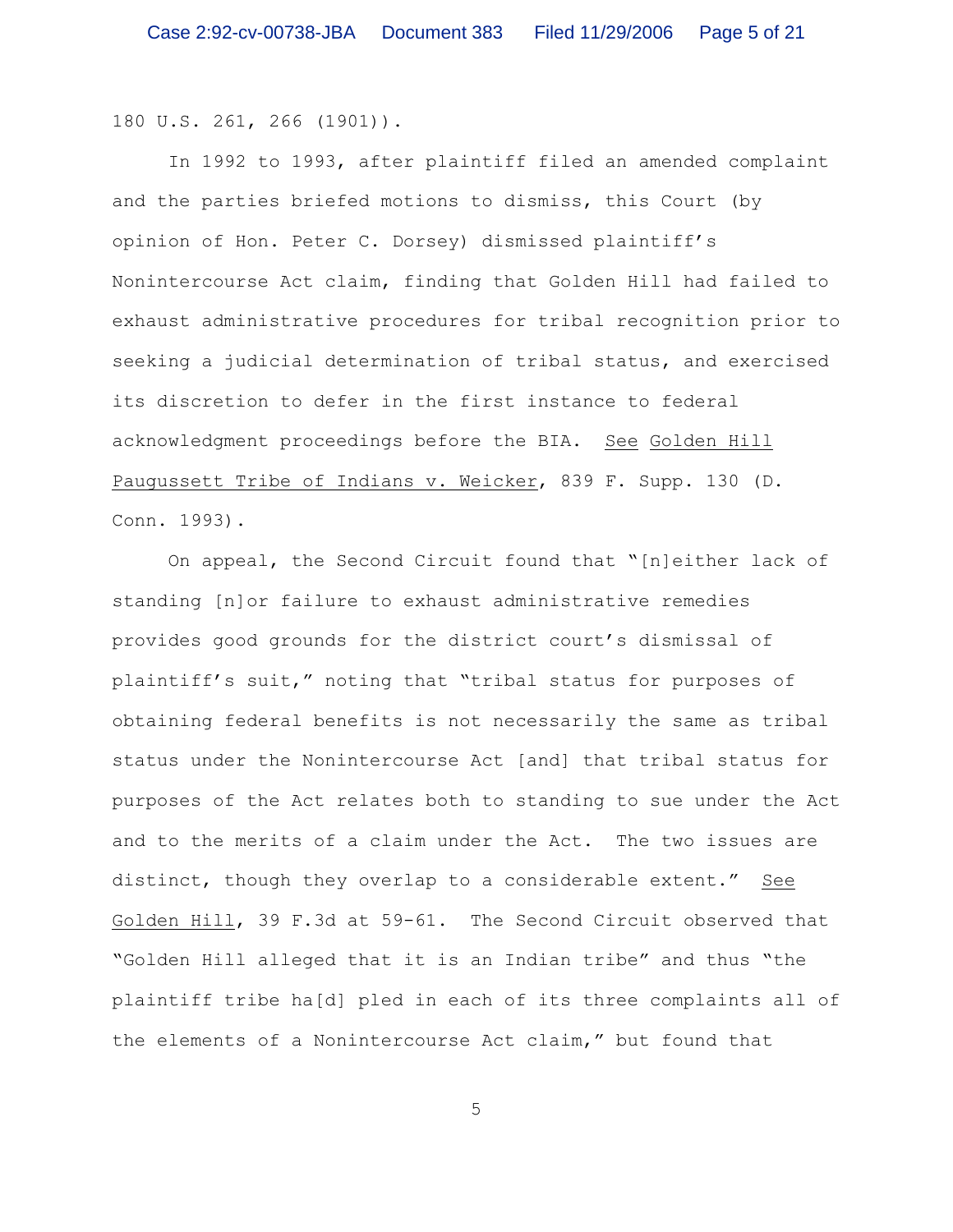"deferral [in the first instance to the BIA] [wa]s fully warranted  $\ldots$  where the plaintiff ha[d] already invoked the BIA's authority." Id. at 57-58, 60. While the Second Circuit observed that "[r]egardless of whether the BIA were to acknowledge Golden Hill as a tribe for purposes of federal benefits, Golden Hill must still turn to the district court for an ultimate judicial determination of its claim under the Nonintercourse Act," the court relied on the doctrine of primary jurisdiction in holding that "the BIA is better qualified by virtue of its knowledge and experience to determine at the outset whether Golden Hill meets the criteria for tribal status" and that "[t]he BIA's resolution of these factual issues regarding tribal status will be of considerable assistance to the district court in ultimately deciding Golden Hill's Nonintercourse Act claims." Id. 58-60. The court noted that "[a] federal court, of course, retains final authority to rule on a federal statute, but should avail itself of the agency's aid in gathering facts and marshaling them into a meaningful pattern." Id. at 60 (citing Fed. Maritime Bd. v. Isbrandtsen Co., 356 U.S. 481, 498 (1958)). Accordingly, the Second Circuit remanded the case to the district court "with directions to stay the proceedings . . . pending the BIA's consideration of Golden Hill's claim for tribal recognition, the duration and termination of the stay to be determined in accordance with this opinion." Id. at 61.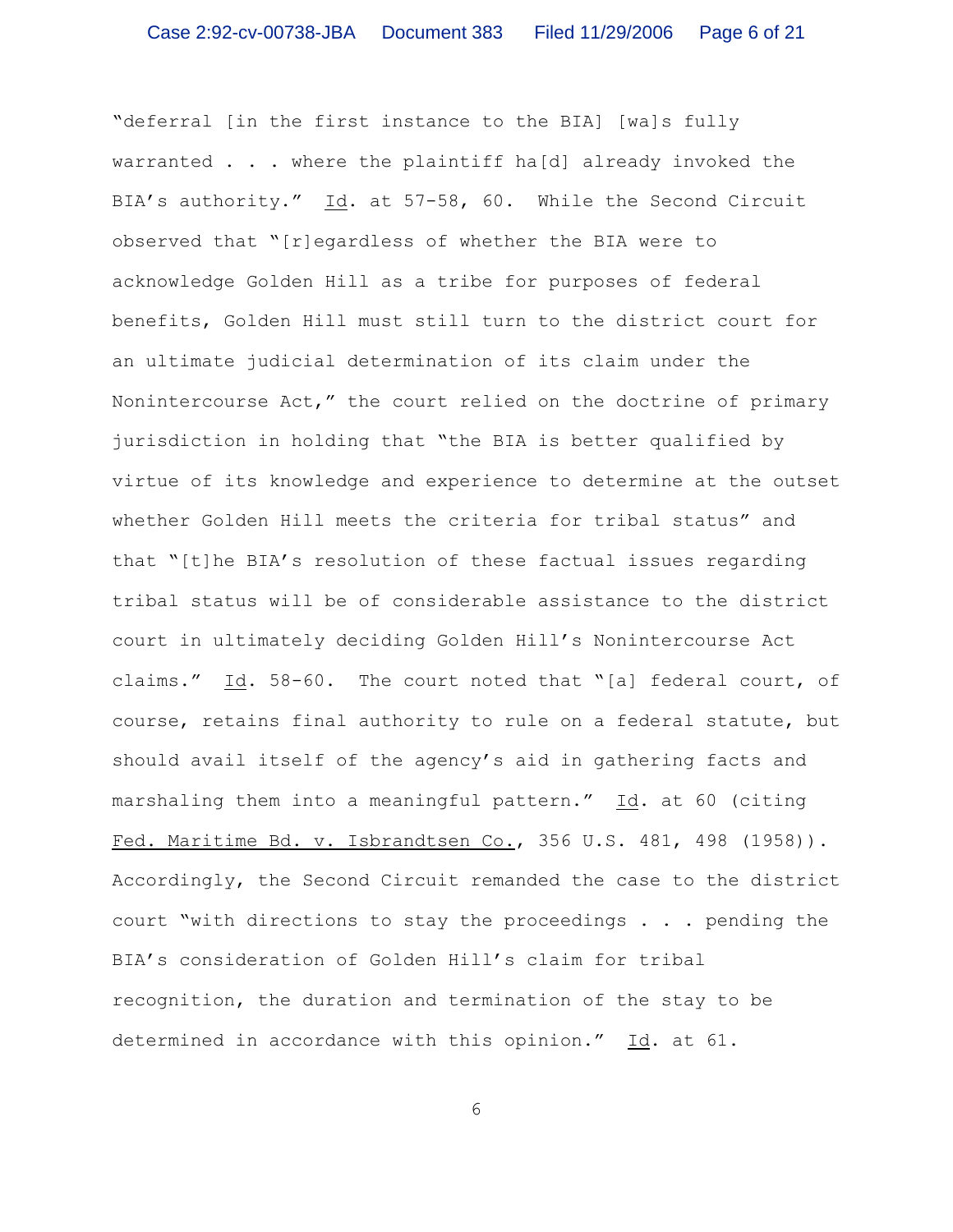On June 14, 2004, the BIA issued its Final Determination, rejecting plaintiff's petition for federal tribal acknowledgment, of which decision the defendant State provided notice to the Court. See Notification [Doc. # 281]. As noted by the State, under the acknowledgment regulations the Final Determination would become final and effective 90 days from publication in the Federal Register unless a request for reconsideration was filed. See 25 C.F.R. § 83.11. The relevant findings of the BIA included that the 25 C.F.R. § 83.7(b) requirement of a distinct tribal community from historical times to the present had not been satisfied after 1823, see Final Determination [Doc. # 331, Ex. A] at  $91-92$ , that the  $\frac{1}{5}$  83.7(c) requirement of political influence or authority over tribal members from historical times to the present had not been satisfied after 1802, id. at 102-03, and that the § 83.7(e) requirement that the purported tribe descended from a historical tribe had also not been satisfied, id. at 128- 29.

On September 6, 2004, plaintiff filed a request for reconsideration. See Status Report [Doc. # 286]. Accordingly, on December 23, 2004, the Court administratively closed this case pending final determination by the Interior Board of Indian Appeals (the "IBIA"). See Order of Dismissal [Doc. # 291]. On May 17, 2005, Golden Hill moved to reopen the case, stating that its motion was made within 60 days "following action by the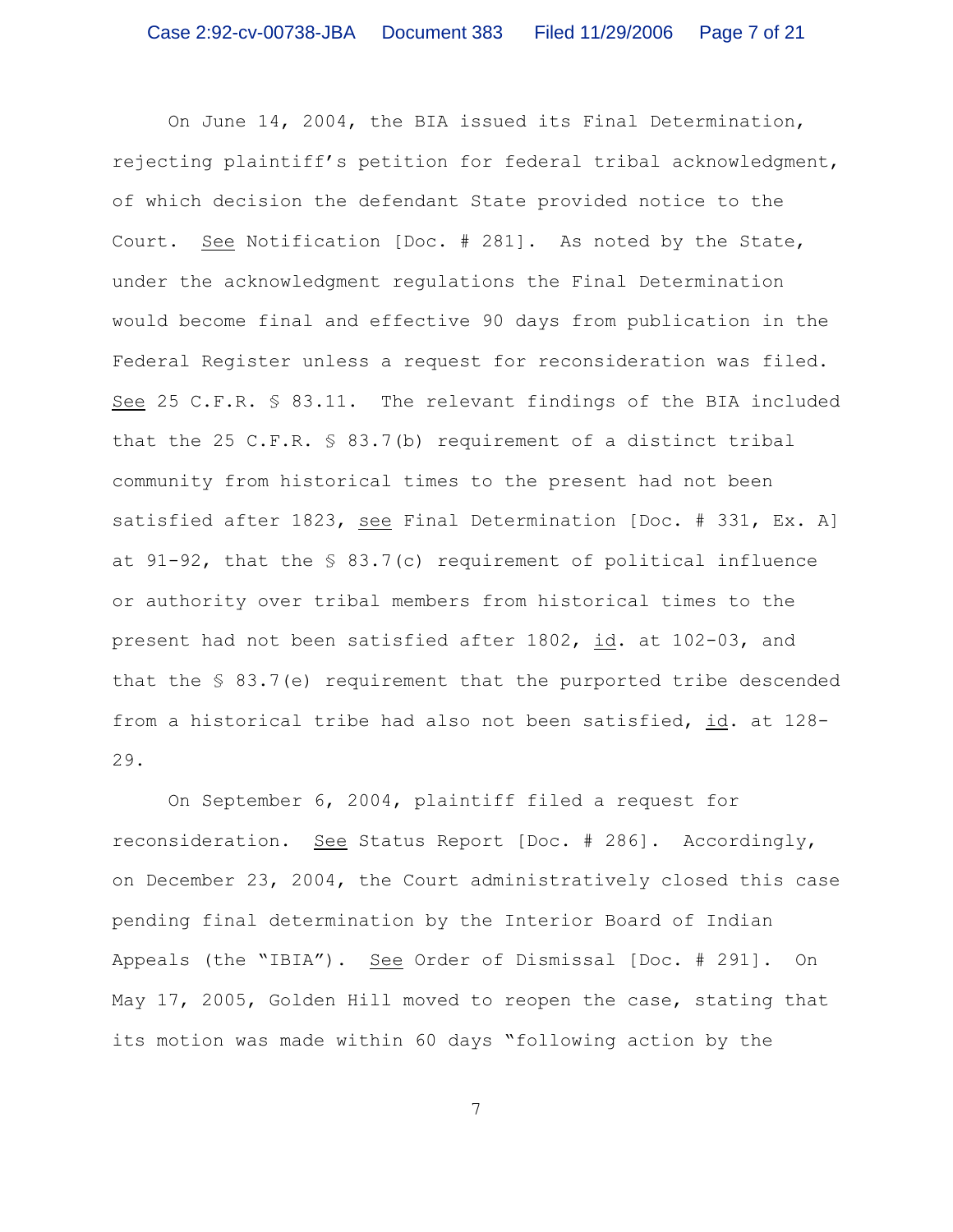United States Department of the Interior, on the plaintiff's petition for acknowledgment," Mot. to Restore [Doc. # 292], which motion the Court granted. Thereafter, plaintiff filed the current Amended Complaint [Doc. # 325] and briefing on the instant motions ensued.

## **II. Standard**

"After the pleadings are closed but within such time as not to delay the trial, any party may move for judgment on the pleadings." Fed. R. Civ. P. 12(c). The "standard for granting a Rule 12(c) motion for judgment on the pleadings is identical to that of a Rule 12(b)(6) motion for failure to state a claim." Patel v. Contemporary Classics of Beverly Hills, 259 F.3d 123, 126 (2d Cir. 2001) (citations omitted). "In both postures, the district court must accept all allegations in the complaint as true and draw all inferences in the non-moving party's favor. The court will not dismiss the case unless it is satisfied that the complaint cannot state any set of facts that would entitle him to relief." Id. (citations omitted). The Court's consideration may include "any written instrument attached to [the complaint] as an exhibit, . . . materials incorporated in it by reference, . . . and documents that, although not incorporated by reference, are 'integral' to the complaint," and any matters that are subject to judicial notice. Sira v. Morton, 380 F.3d 57, 67 (2d Cir. 2004); Chambers v. Time Warner, Inc., 282 F.3d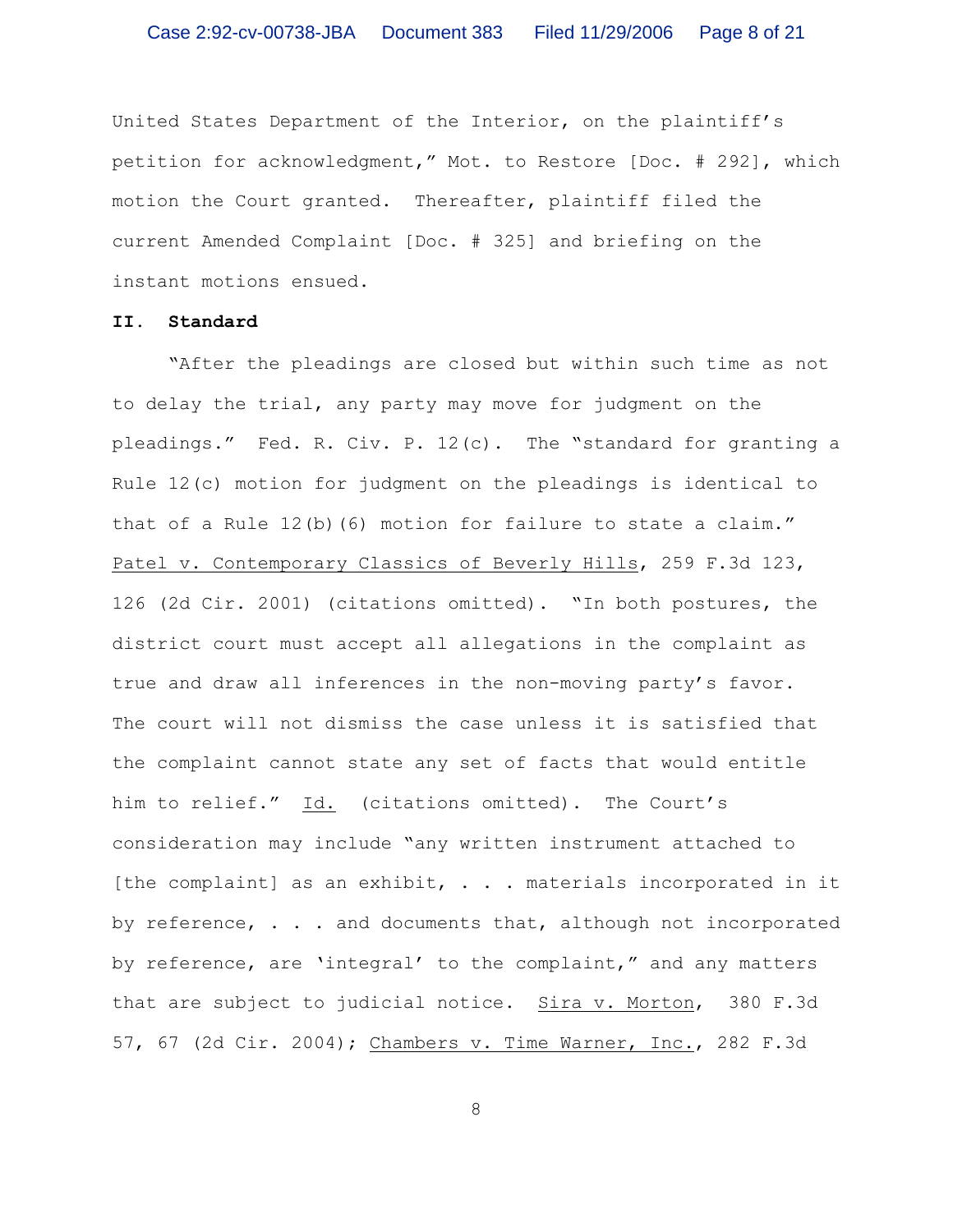147, 153 (2d Cir. 2002) ("[O]n a motion to dismiss, a court may consider documents attached to the complaint as an exhibit or incorporated in it by reference, . . . matters of which judicial notice may be taken, or . . . documents either in plaintiffs' possession or of which plaintiffs had knowledge and relied on in bringing suit.").

### **III. Discussion**

Defendants contend that the Court should take judicial notice of the BIA's factual findings in its Final Decision rejecting plaintiff's petition for federal tribal acknowledgment and defer to and/or give collateral estoppel effect to those findings, which defendants argue would result in a finding that plaintiff's Nonintercourse Act cannot succeed because plaintiff cannot satisfy the component of that claim requiring plaintiff to establish that it is "an Indian tribe," see Seneca Nation of Indians v. N.Y., 382 F.3d 245, 258 (2d Cir. 2004).

### A. Judicial Notice

As a general rule "[j]udicial notice may be taken of public filings." Kavowras v. N.Y. Times Co., 328 F.3d 50, 57 (2d Cir. 2003). "Among the matters of which courts may take judicial notice are decisions of an administrative agency." Reynolds v. Blumenthal, 04cv218 (PCD), 2006 WL 2788380, at \*3 n.7 (D. Conn. Sept. 26, 2006) (citing Furnari v. Warden, 218 F.3d 250, 255 (3d Cir. 2000) ("[I]t is proper for this Court to take judicial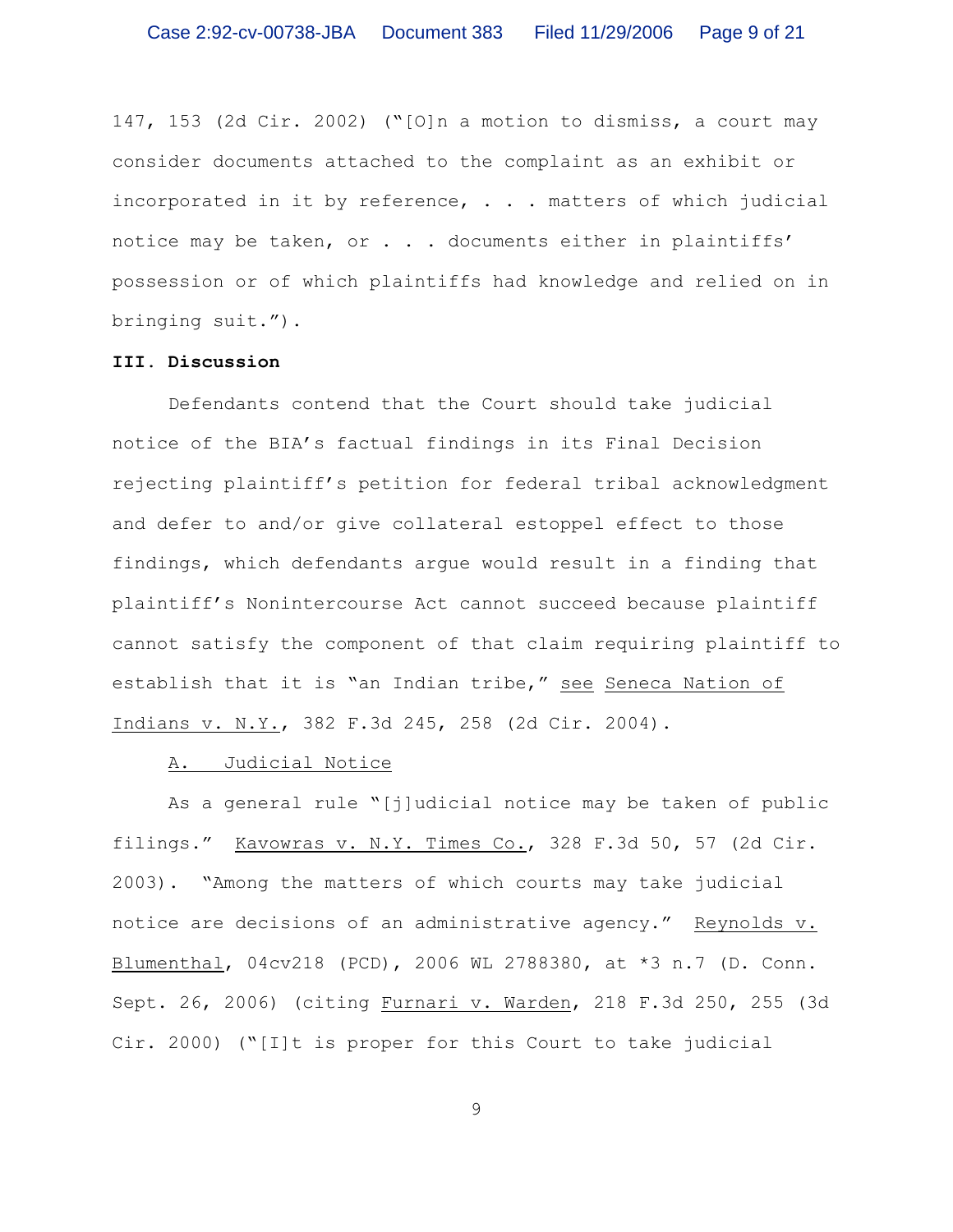### Case 2:92-cv-00738-JBA Document 383 Filed 11/29/2006 Page 10 of 21

notice of decisions of an administrative agency."); Opoka v. INS, 94 F.3d 392, 394 (7th Cir. 1996) ("[I]t is a well-settled principle that the decision of another court or agency, including the decision of an administrative law judge, is a proper subject of judicial notice.").

Thus, the Court takes judicial notice of the BIA's Final Determination, including its factual findings therein, thus bringing the Final Determination (including the factual findings) within the scope of materials that can be considered on a Rule 12(c) motion. The issue thus becomes whether the Court should defer to the BIA's factual findings, whether those findings should be given collateral estoppel effect in this action and, if so, whether those findings preclude plaintiff's Nonintercourse Act claim due to inability to demonstrate tribal status.

# B. Deference Under Primary Jurisdiction Doctrine

Defendants contend that the Court should grant deference to the BIA's factual determinations and it is obvious that some amount of deference or other effect would need to be granted a determination made by an agency to which a court initially deferred under the doctrine of primary jurisdiction, otherwise the doctrine would be meaningless. After all, "[t]he primary jurisdiction doctrine serves two interests: consistency and uniformity in the regulation of an area which Congress has entrusted to a federal agency; and the resolution of technical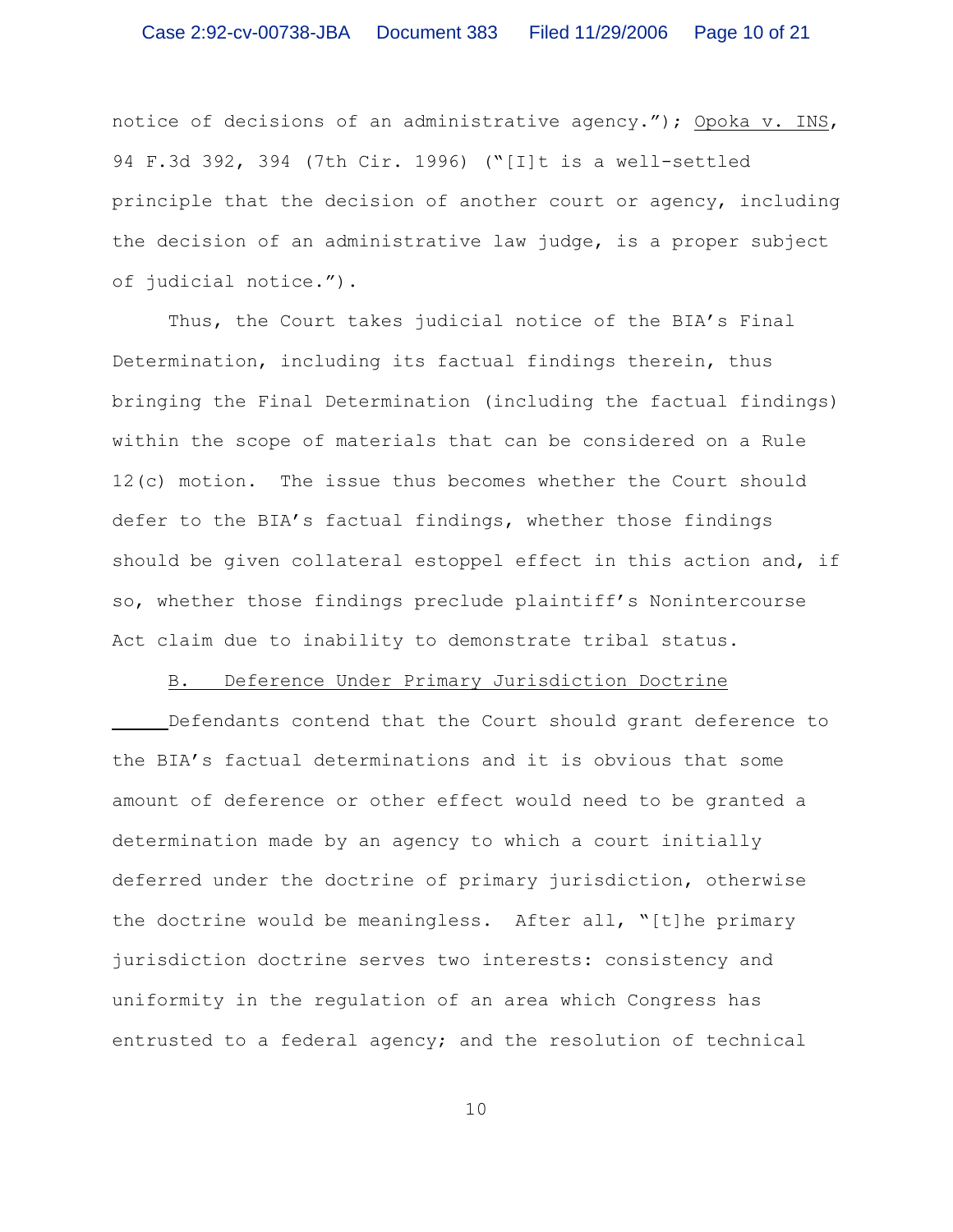questions of facts through the agency's specialized expertise, prior to judicial consideration of the legal claims." Golden Hill, 39 F.3d at 59. These interests would not be served if the agency's determination did not carry some weight once adjudication of the case in federal court was reopened.

However, the guidance provided to district courts on the degree or nature of the deference due such an agency determination is somewhat elusive. For example, as the Second Circuit noted on appeal in this case, "[a] federal court, of course, retains final authority to rule on a federal statute, but should avail itself of the agency's aid in gathering facts and marshaling them into a meaningful pattern," observing that "the BIA is better qualified by virtue of his knowledge and experience to determine at the outset whether Golden Hill meets the criteria for tribal status" and "[t]he BIA's resolution of these factual issues regarding tribal status will be of considerable assistance to the district court in ultimately deciding Golden Hill's Nonintercourse Act claims." Golden Hill, 39 F.3d at 60 (emphasis added). Other explanations offered by the United States Supreme Court and the Second Circuit are similarly vague. See, e.g., Ricci v. Chicago Mercantile Exch., 409 U.S. 289, 305-06 (1973) (noting that the matters at issue were those "typically lying at the heart of an administrative agency's task and . . . appear to be matters that Congress has placed within the jurisdiction of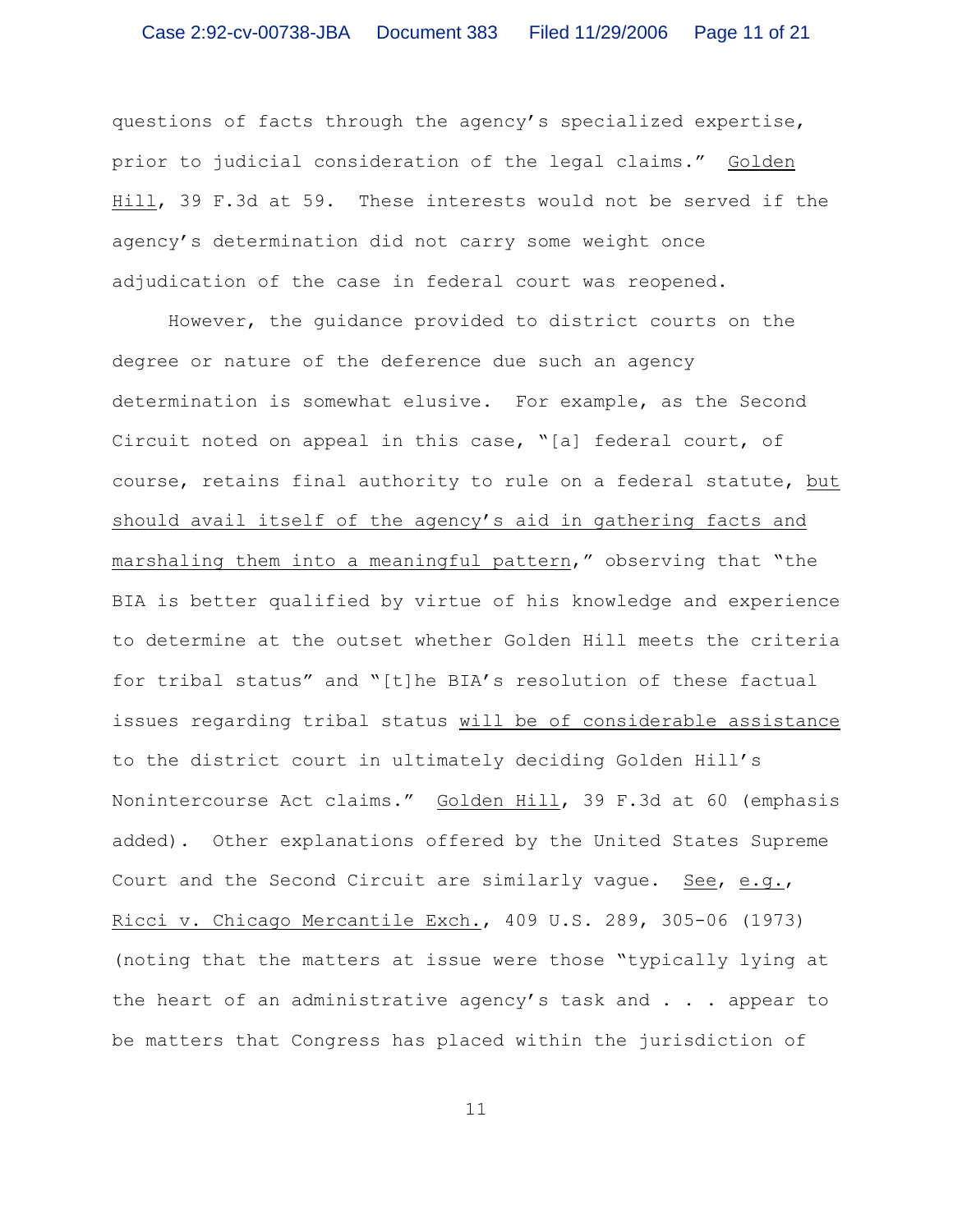the Commodity Exchange Commission. We should recognize that courts, while retaining the final authority to expound the statute, should avail themselves of the aid implicit in the agency's superiority in gathering the relevant facts and in marshaling them into a meaningful pattern") (emphasis added); United States v. W. Pacific R.R. Co., 352 U.S. 59, 64 (1956) (in the case of application of primary jurisdiction, "the judicial process is suspended pending referral of such issues to the administrative body for its views") (emphasis added); Ellis v. Tribune Tel. Co., 443 F.3d 71, 81 (2d Cir. 2006) ("The [primary jurisdiction] doctrine's central aim is to allocate initial decisionmaking responsibility between courts and agencies and to ensure that they do not work at cross-purposes.") (emphasis added); Tassy v. Brunswick Hosp. Ctr., Inc., 296 F.3d 65, 68 (2d Cir. 2002) ("Since the inception of the [primary jurisdiction] doctrine, courts have resisted creating any fixed rules or formulas for its application.").

The most concrete direction is found in the decisions in Ricci and Tassy, which suggest that factual determinations made by an agency operating under the primary jurisdiction doctrine should not be relitigated in federal court. See Ricci, 409 U.S. at 306 ("The adjudication of the Commission . . . would obviate the necessity for the antitrust court to relitigate the issues actually disposed of by the agency decision); Tassy, 296 F.3d at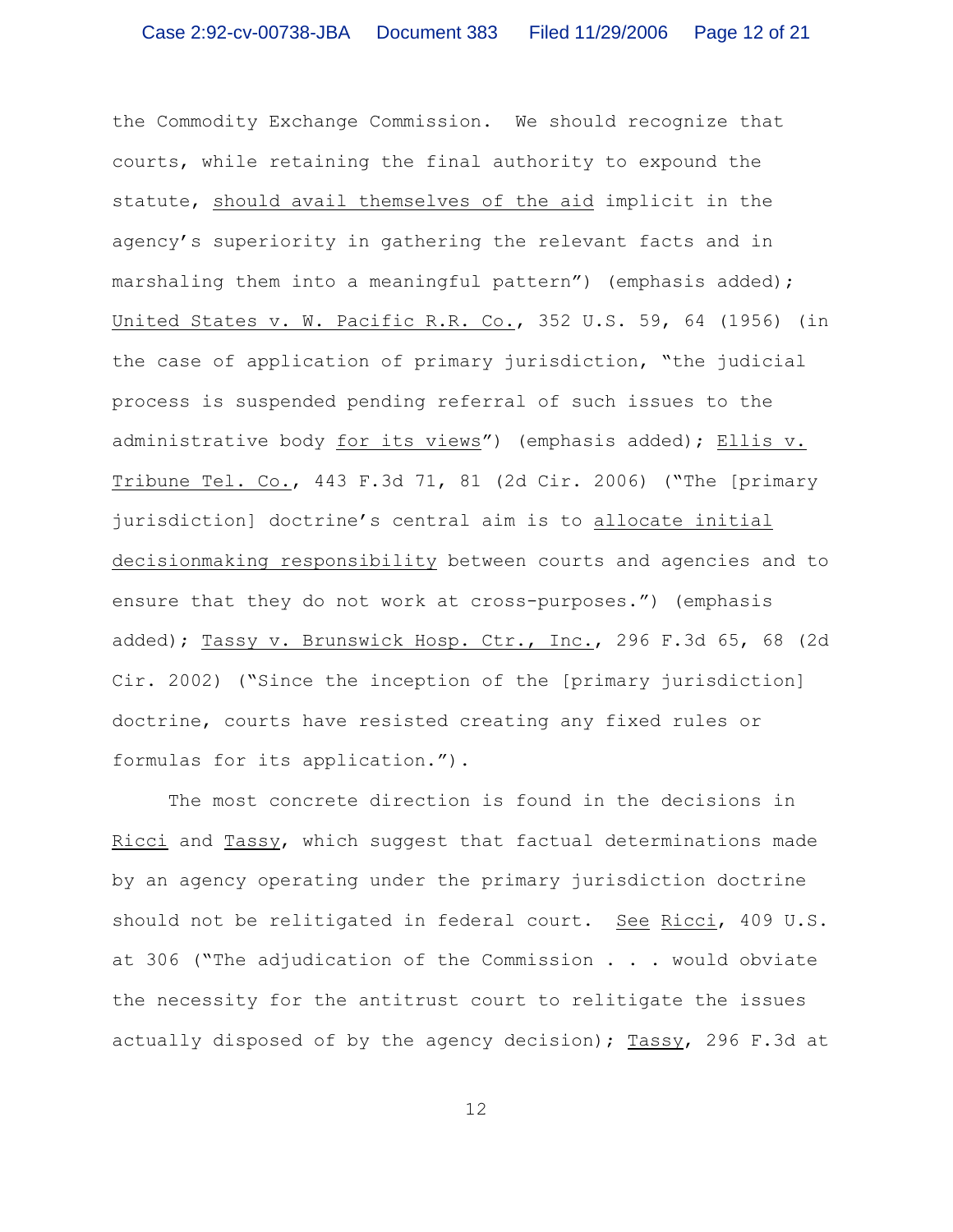68 (discussing the primary jurisdiction "principle . . . that in cases raising issues of facts not within the conventional expertise of judges or cases requiring the exercise of administrative discretion, agencies created by Congress for regulating the subject matter should not be passed over. This is so even though the facts after they have been appraised by specialized competence serve as a premise for legal consequences to be judicially defined") (emphasis added).

These statements suggest that this Court should accord some amount of deference to the factual findings made by the BIA. Indeed, as noted above, if such effect were not afforded to the BIA's findings, the purposes of primary jurisdiction would not be served. However, because, as described below, application of collateral estoppel to the BIA's findings renders the same outcome, the Court need not define the boundaries or degree of this deference.<sup>3</sup>

### C. Collateral Estoppel

Apart from the issue of the degree or nature of deference due a factual determination by an agency to which a court

 $3$  The Court notes, as defendants do, that Golden Hill could have challenged the BIA's findings by seeking review under the Administrative Procedure Act, but it has chosen not to do so. Cf. Port of Boston Marine Terminal Ass'n v. Rederiaktiebolaget Transatlantic, 400 U.S. 62, 72 (1970) (noting "[defendant] cannot force collateral redetermination of the same issue [decided by the Federal Maritime Commission] in a different and inappropriate forum," observing that defendant chose not to seek APA review of Federal Maritime Commission's order).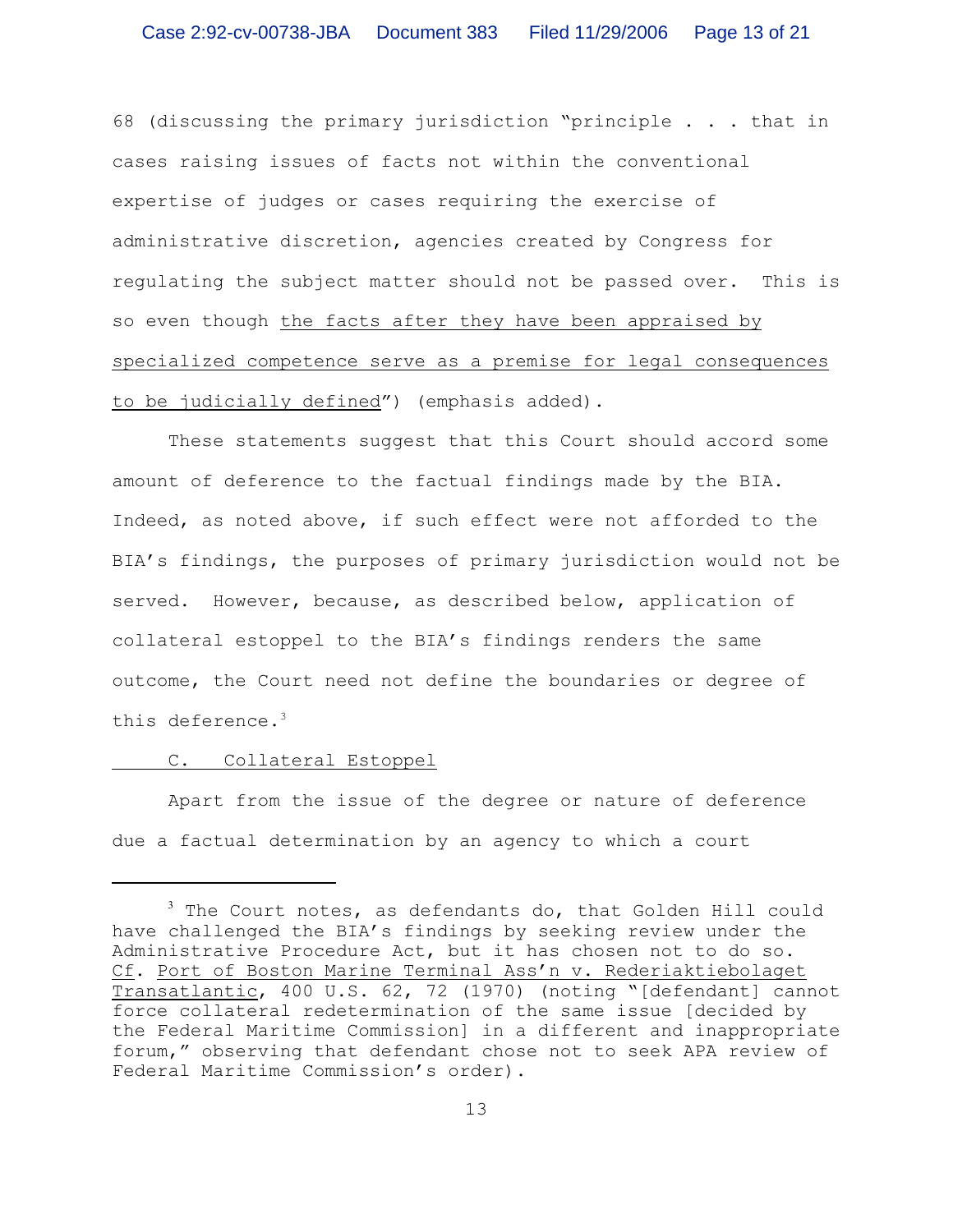initially deferred under the doctrine of primary jurisdiction, the BIA's factual findings are also entitled to collateral estoppel effect in this proceeding.

"We have long favored application of the common-law doctrines of collateral estoppel (as to issues) and res judicata (as to claims) to those determinations of administrative bodies that have attained finality. 'When an administrative agency is acting in a judicial capacity and resolves disputed issues of fact properly before it which the parties have had an adequate opportunity to litigate, the courts have not hesitated to apply res judicata to enforce repose.'" Astoria Fed. Savings & Loan Ass'n v. Solimino, 501 U.S. 104, 107 (1991) (quoting United States v. Utah Constr. & Mining Co., 384 U.S. 394, 422 (1966)). In order for collateral estoppel to apply to an adjudicative determination, "First, the issue as to which preclusion is sought must be identical to the issue decided in the prior proceeding. Issues of fact may bear the same label without being identical. They are not identical if the legal standards governing their resolution are significantly different. . . . Further, even if the issues in the two proceedings are identical, a decision by an administrative agency cannot be the basis for collateral estoppel unless it was an adjudicative decision. An agency action granting or denying a privilege is not an adjudicative decision unless the agency has made its decision using procedures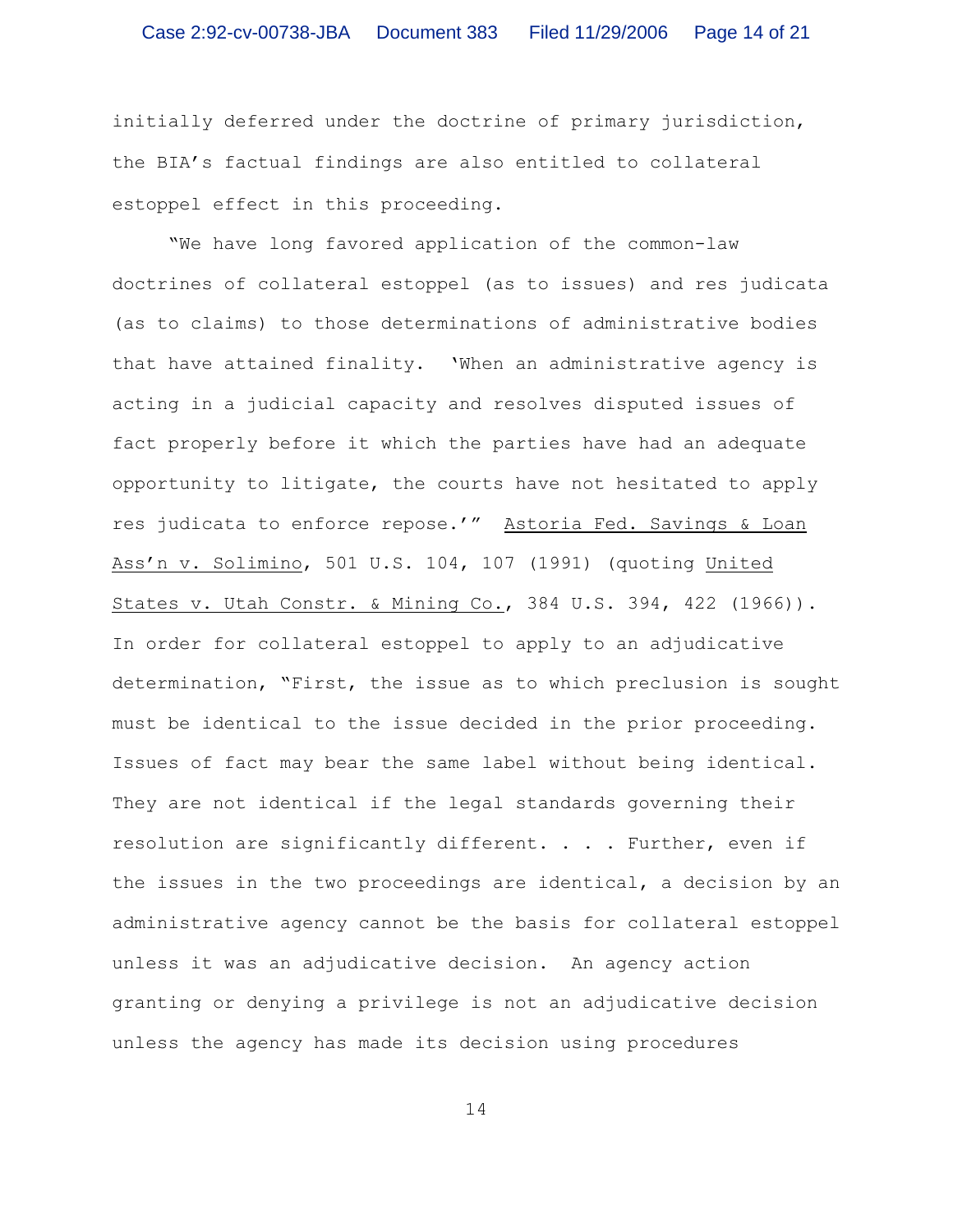substantially similar to those employed by the courts."

Metromedia v. Fugazy, 983 F.2d 350, 365 (2d Cir. 1992), abrogated on other grounds as recognized by Yung v. Lee, 432 F.3d 142, 147- 48 (2d Cir. 2005).

In determining whether an agency action constitutes an "adjudicative" or "judicial" decision, the Second Circuit has considered the factors set out in the Restatement (Second) of Judgments § 83(2). See Delamater v. Schweiker, 721 F.2d 50, 53- 54 (2d Cir. 1983). Section 83(2) provides that:

An adjudicative determination by an administrative tribunal is conclusive under the rules of res judicata only insofar as the proceeding resulting in the determination entailed the essential elements of adjudication, including: (a) Adequate notice to persons who are to be bound by the adjudication,  $\ldots$  (b) The right on behalf of party to present evidence and legal argument in support of the party's contentions and fair opportunity to rebut evidence and argument by opposing parties; (c) A formulation of issues of law and fact in terms of the application of rules with respect to specified parties concerning a specified transaction, situation, or status, or a specific series thereof; (d) A rule of finality, specifying a point in the proceeding when presentations are terminated and a final decision is rendered; and (e) Such other procedural elements as may be necessary to constitute the proceeding a sufficient means of conclusively determining the matter in question, having regard for the magnitude and complexity of the matter in question, the urgency with which the matter must be resolved, and the opportunity of the parties to obtain evidence and formulate legal contentions.

Plaintiff does not dispute that the BIA's Final Determination is now a final decision, as is necessary for application of collateral estoppel, nor does plaintiff contest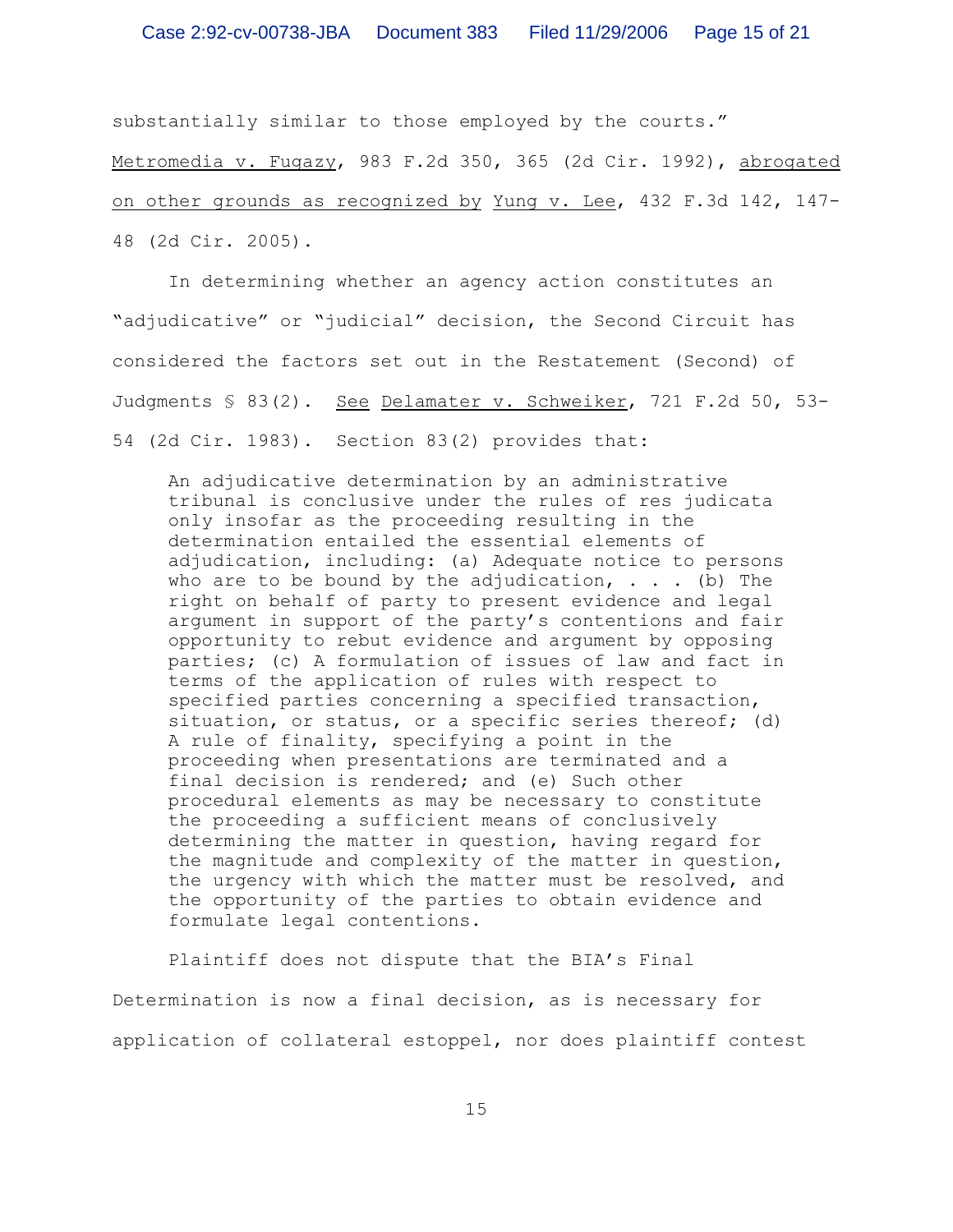defendants' description of the BIA processes and procedures provided, resulting in a full and fair opportunity to litigate. Such procedures include: the filing of a letter of intent by the petitioning group (plaintiff), followed by submission of a petition with evidence to demonstrate that the group satisfies the seven tribal acknowledgment criteria, see 25 C.F.R. §§ 83.4, 83.6; preliminary review by the BIA of the petition evidence and provision of assistance to petitioner in supplementing and/or revising its petition, id.  $\frac{1}{2}$  83.10(a)-(b); issuance of a BIA "letter of obvious deficiencies," identifying deficiencies and allowing petitioner to supplement and/or revise its petition accordingly, id.  $\frac{1}{2}$  83.10(b); placing the petition on "active consideration," id.  $\frac{1}{2}$  83.10(f), after which the BIA issues a proposed finding and the petitioner and other interested parties are given the opportunity to submit arguments and evidence to rebut or support the proposed findings, id.  $\frac{1}{5}$  83.10(q), (i), (j), including a petitioner reply to any submissions by interested parties, id.  $\frac{1}{5}$  83.10(k); issuance of a final determination by the BIA, id. § 83.10(m), of which petitioner may seek independent review and reconsideration with the IBIA, including a hearing before an administrative law judge on disputed issues of fact, and may also seek review from the Secretary of the Interior, id. § 83.11; and judicial review under the Administrative Procedure Act ("APA"), 5 U.S.C. § 701, et seq., after exhaustion of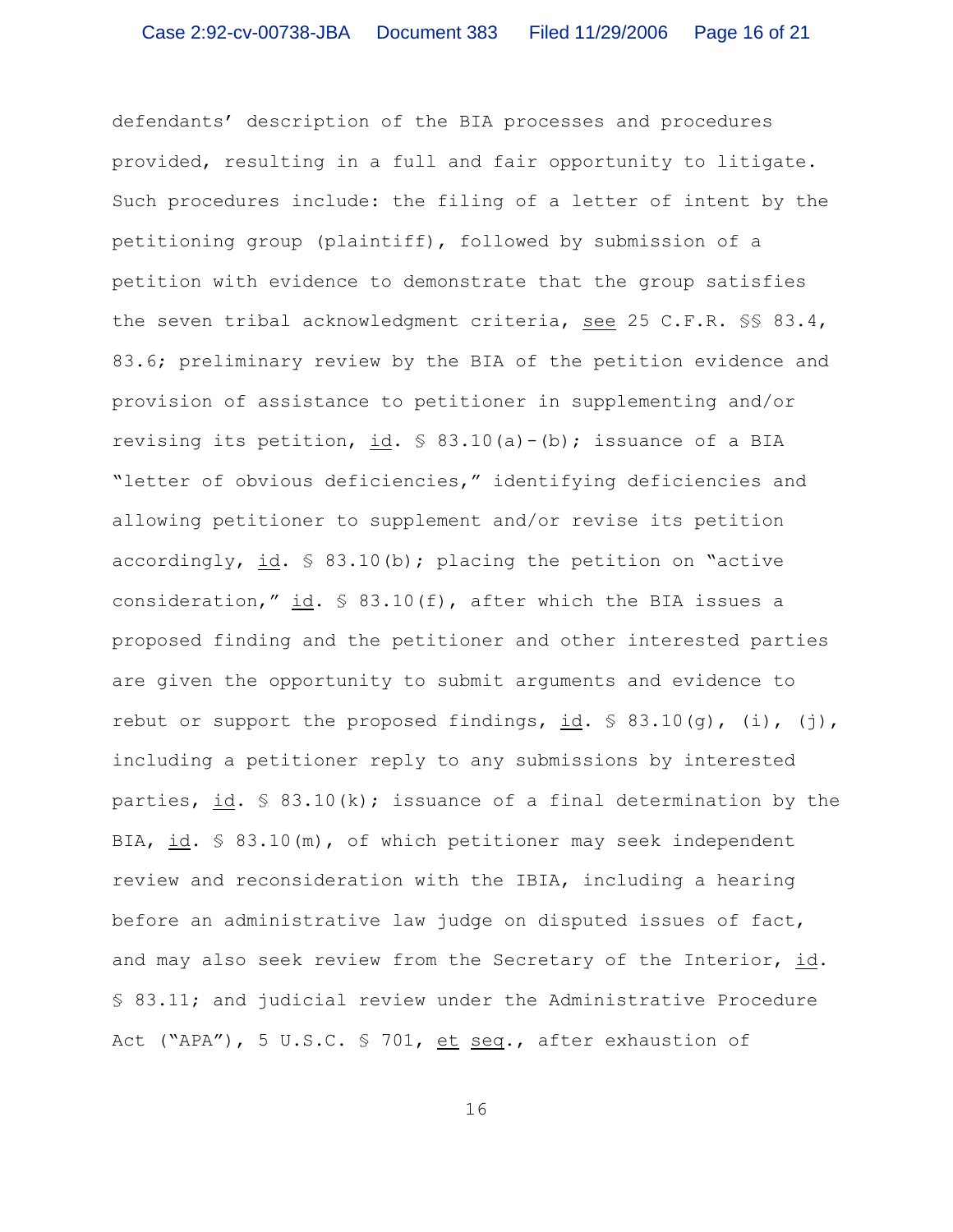administrative remedies.

Plaintiff does not dispute the availability of the above protections and procedures, nor that it availed itself of these procedures during the pendency of its petition before the BIA. Indeed, review of the Final Determination illustrates that the regulatory procedural framework was followed in this case – with petitioner filing a letter of intent followed by a petition, the BIA providing notice of its Preliminary Finding, and petitioner having the opportunity to request reconsideration and also to submit comments and arguments before issuance of the Final Determination. Plaintiff details examples of "prejudicial conduct" which it contends infected the BIA's ultimate decision, see Pl. Opp. at 13, which arguments could be advanced in an APA judicial review context, but do not support any claim that petitioner was not afforded a full and fair opportunity to litigate before the BIA. Indeed, plaintiff does not appear to contest that it had such an opportunity before the BIA.<sup>4</sup>

Thus, the Court must next consider whether the BIA's Final Determination constituted an "adjudicative" determination, by applying the Section 83(2) factors. The procedures set out by the BIA regulations provide for notice, presentation of evidence

 $4$  Plaintiff's suggestion that it is entitled to additional discovery is inapposite as it does not claim that it was denied adequate discovery in the BIA proceeding such that its ability to fully and fairly litigate was limited.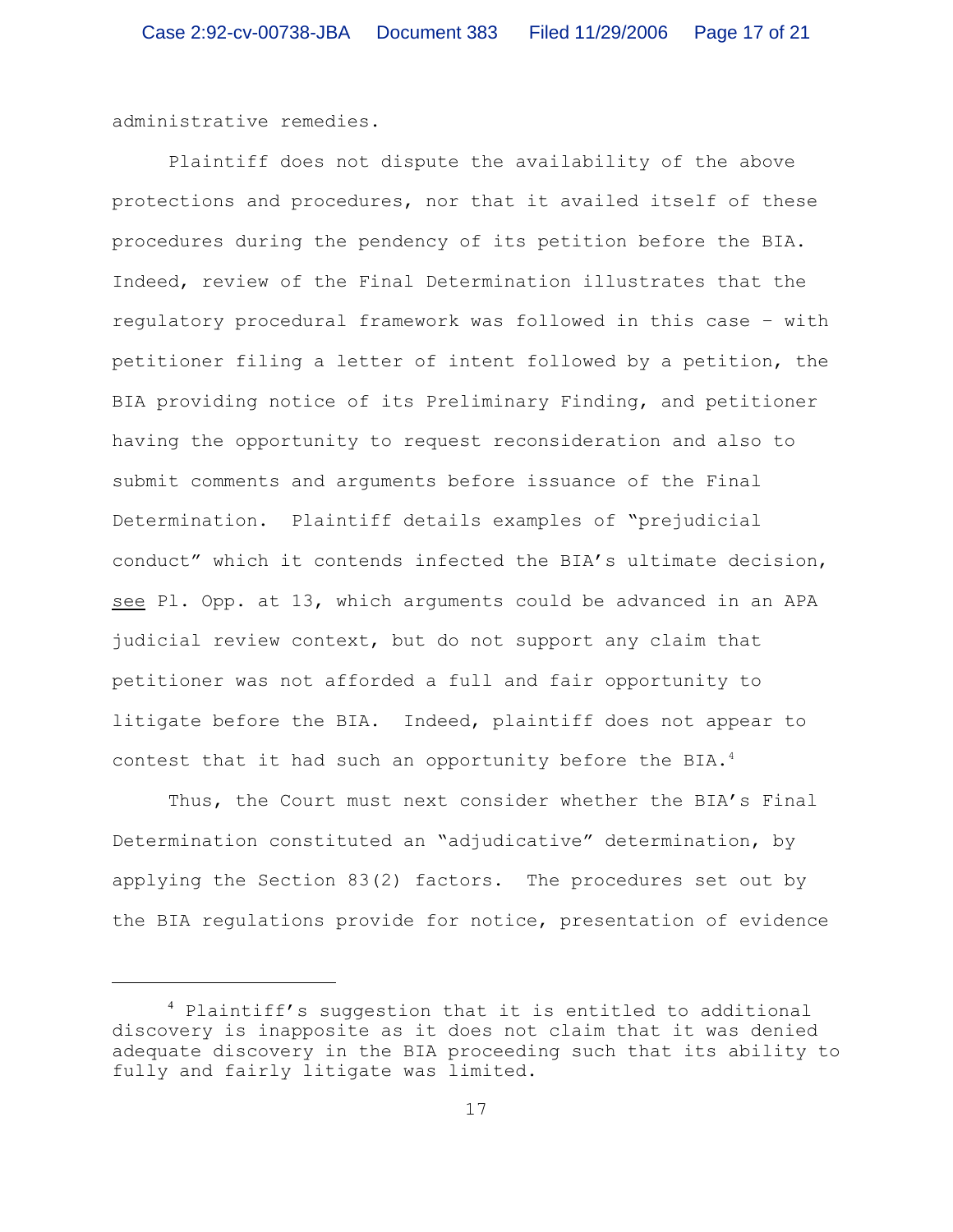and arguments (including the opportunity to revise and supplement), as well as the opportunity to respond to the evidence and arguments of other interested parties and the proposed finding of the BIA, the clear application of seven mandatory criteria for federal tribal acknowledgment (which the BIA's Final Determination reflects), and rules of finality, including procedures for internal reconsideration and review, as well as judicial review under the APA. Thus, the Court concludes that the BIA's Final Determination was an "adjudicative" one, sufficient for application of the collateral estoppel doctrine.<sup>5</sup>

### D. Tribal Status

Plaintiff's reliance on the Second Circuit's observation that the criteria for federal tribal acknowledgment and the requirements for existence as a "tribe" for recovery under the Nonintercourse Act are distinct misses the mark because, while accurate, it does not undermine application of deference and/or collateral estoppel to those factual determinations made by the BIA which are relevant to the assessment of plaintiff's Nonintercourse Act claim in this court. Indeed, the Second

 $5$  Even though plaintiff does not contend that collateral estoppel cannot be invoked here because it would be deprived of its right to a jury trial on those factual issues determined by the BIA, the comment to Restatement Section 27 shows such an argument to lack viability: "[t]he determination of an issue by a judge in a proceeding conducted without a jury is conclusive in a subsequent action whether or not there would have been a right to a jury in that subsequent action if collateral estoppel did not apply." Restatement 2d Judgments § 27 cmt. d.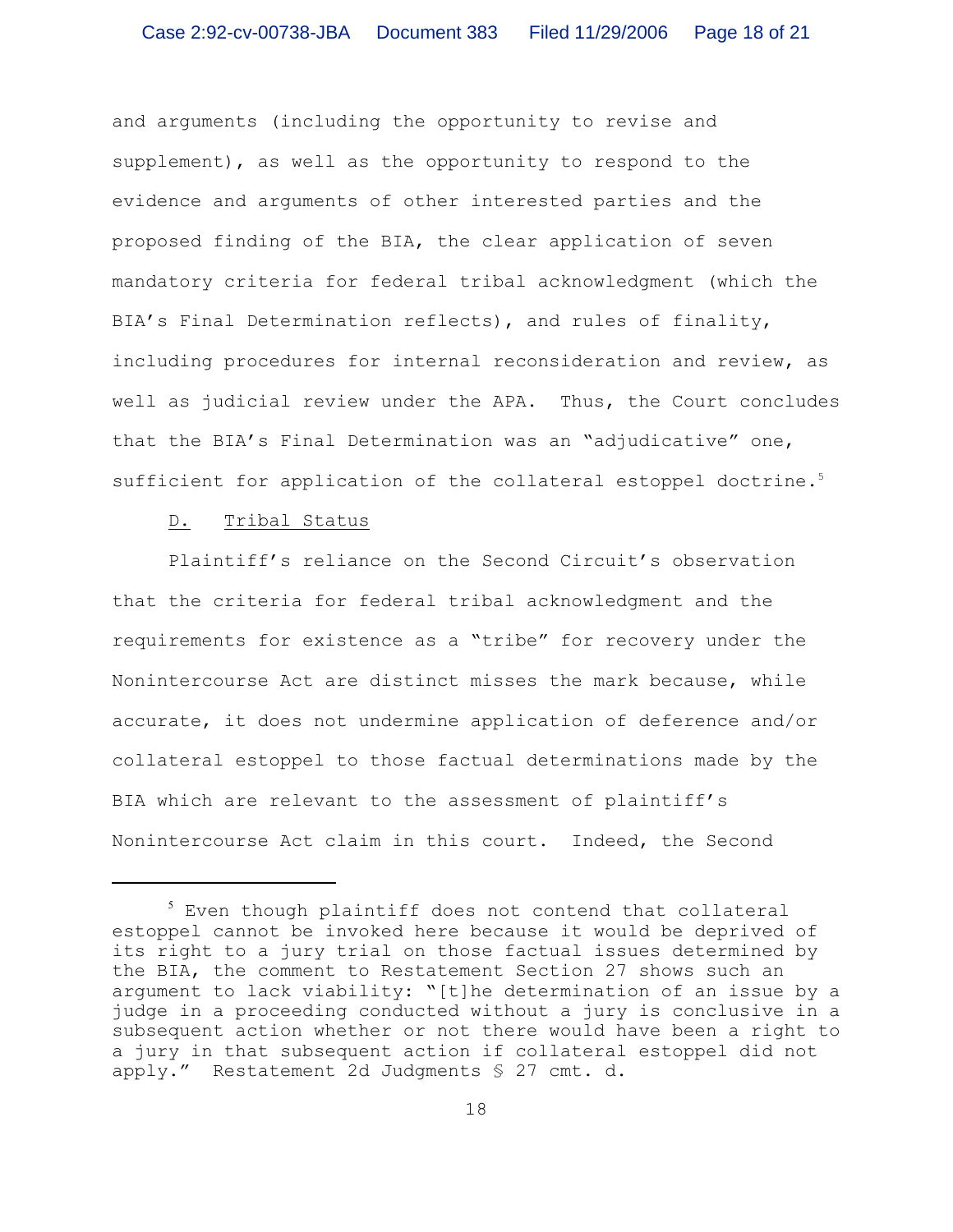Circuit also observed that "[t]he Montoya/Candelaria definition and the BIA criteria both have anthropological, political, geographical and cultural bases and require, at a minimum, a community with a political structure. The two standards overlap, though their application might not always yield identical results." Golden Hill, 39 F.3d at 59.

Giving collateral estoppel effect to the factual findings of the BIA in its Final Determination, as upheld by subsequent administrative review, the Court considers whether those findings dictate a conclusion that plaintiff cannot demonstrate that it is an "Indian tribe," as defined in Montoya and its progeny, thus precluding recovery under the Nonintercourse Act.

As noted above, in order to demonstrate tribal status for purposes of the Nonintercourse Act, Montoya and its progeny require that "an Indian Group must show that it is 'a body of Indians of the same or similar race, united in a community under one leadership or government, and inhabiting a particular though sometimes ill-defined territory." Golden Hill, 39 F.3d at 59 (citing Candelaria, 271 U.S. at 442; Montoya, 180 U.S. at 266). The BIA's factual findings preclude plaintiff's satisfaction of all of these criteria. Specifically, the BIA concluded that Golden Hill had not existed as a "distinct tribal community" after 1823, Final Decision at 91-92, that there was no evidence of "political influence or authority over tribal members" after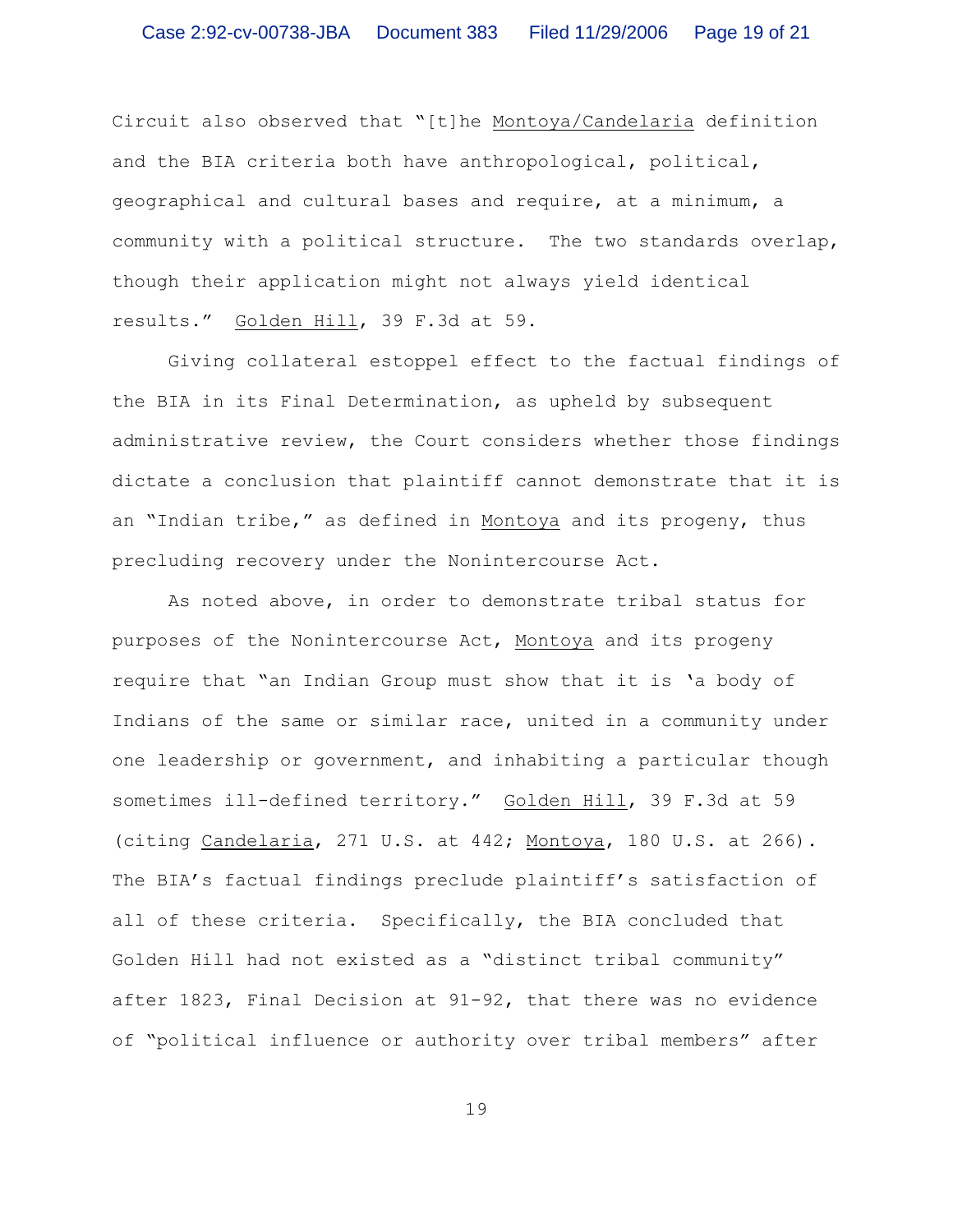1802, and in fact that "two of the three named and documented Turkey Hill descendants stated in 1910 that the Turkey Hill tribe had long since ceased to exist as a political entity and made no mention of the Golden Hill descendants," id. at 102-03. Giving collateral estoppel to these findings, they preclude Golden Hill from demonstrating in this action that it is a group "united in a community under one leadership or government." As this is a component of tribal status under Montoya and its progeny, and as tribal status is one element of a prima facie case under the Nonintercourse Act, these findings preclude recovery by Golden Hill under the Nonintercourse Act as a matter of law.<sup>6</sup>

### **IV. Conclusion**

For the foregoing reasons, defendants' Rule 12(c) motions

 $6$  N.Y. v. Shinnecock Indian Nation, 400 F. Supp.2d 486 (E.D.N.Y. 2005), cited by both sides, does not alter this conclusion. First, collateral estoppel by BIA findings was not an issue in that case as the BIA federal acknowledgment proceeding had not yet concluded. Id. at 493. Moreover, the Shinnecock court found that (contrary to the BIA's findings here) the purported tribe "functioned under a political leadership for more than 200 years, having met as a tribe to elect tribal leaders in every year from 1792 through 2004" and that "the Shinnecock Indian Nation is united in a community under one leadership or government." Id. at 490. Thus, although the Shinnecock court also observed that "[t]he Shinnecock Nation is, and has been, recognized as an Indian tribe by the State of New York for more than 200 years," id. at 487, and plaintiff in this case is recognized by the State of Connecticut as an "indigenous tribe," see Conn. Gen. Stat. § 49-57a(b), such fact was not the exclusive or determinative factor in Shinnecock, nor should it be here. See also Conn. Gen. Stat. § 47-66h(b) ("Nothing in this chapter shall be construed to confer tribal status under federal law on the indigenous tribes named in section 47-59a.").